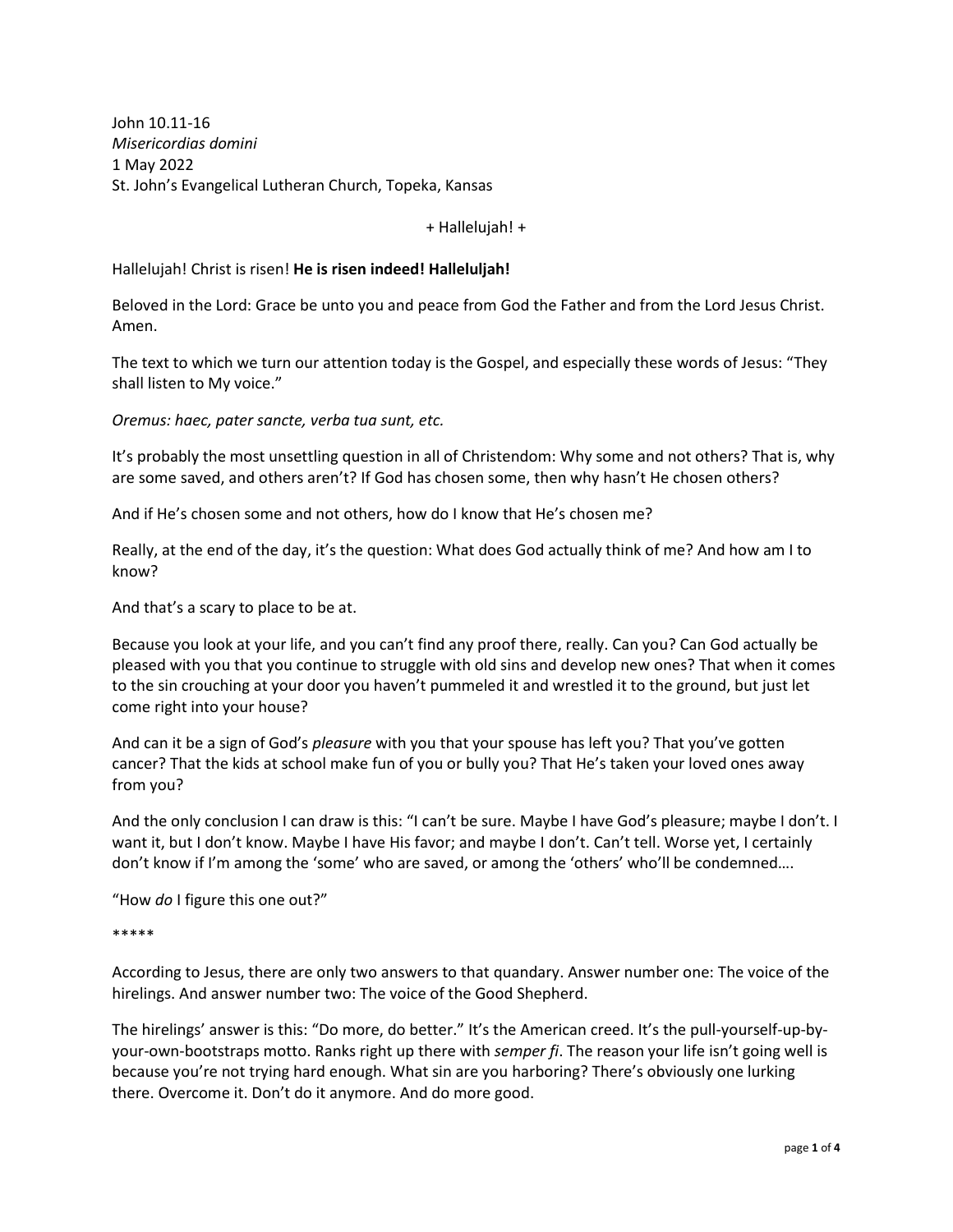That was exactly what the religious leaders of Jesus' day were telling their flock. They were oppressed by the Romans. Their freedom from Egypt had become vassalage to Rome. The land once flowing in milk and honey had become the ancient equivalent of one, big trailer park. And they had obviously fallen into the Lord's disfavor….

But if only the people could get their act together! If only they would strive for and achieve justice in the land! If only the few rich stopped oppressing the many poor! If they'd only start living like the people of God!—why, then, the Messiah would return. And He'd restore Israel. The trailer parks would give way to rich vineyards. Poverty and all that stems from it to wealth and all that stems from it. And they'd be blest by the Lord. That's how the hirelings took care of the flock. That's the food they fed them.

But Jesus says that this message is useless.

#### \*\*\*\*\*

For all that that message neatly and logically ties doing good with getting good. For all that it neatly ties God's good pleasure in you with you doing something to *make* Him pleased with you. For all that, it leaves the flock vulnerable.

Vulnerable to the wolf. Vulnerable to Satan himself. Vulnerable to the accuser of mankind, who's constantly whispering in your ear: "Is it really enough? Why, then, leper, are you sick? Widow of Nain, why did your husband die early on you? And now your son's dead! Gerasene demoniac, if God's really on your side, then what's that strange voice coming out of your mouth saying, 'We are legion'? Bartimaeus, if God's pleased with you, then why are you reduced to blindness and begging, jobless, on the side of the road?" That's the Satanic sermon.

And to that pestering and devouring of the wolf, Satan, the hireling has no answer. There's nothing he can do. Because the only care for the flock he knows is what got the flock in the sights of the wolf in the first place. Do more. Do better. And the sheep are as good as dead.

## \*\*\*\*\*

As you can imagine, the good Doctor Luther had a great time with this text. For what was true of the teachers in Jesus' day and age was also true of the religious authorities in the year of our Lord 1520. Sin and death and eternal hell were to be overcome with vows and indulgences and private masses and becoming and being a monk and a nun.

But the story always had the same ending: the wolf always came. And the hirelings had no answer. They had no answer for the monk who whipped his back bloody, but couldn't put to death the sinful desires in his heart. They had no answer for the poor layman who only had a few pfennigs to spend on indulgences but a list of sins a mile long. They had no answer for the penitent who after 100 Hail Marys still had an evil conscience.

They had no answer. Except…do more, do better. Another coin in the indulgence box; 100 more Hail Marys; flog yourself a little harder.

## \*\*\*\*\*

You know the saying, *plus ça change*. The more things change, the more they stay the same. Well, things have changed. It's 2022, not A.D. 1520 or A.D. 31. It's North American, not Europe or Palestine. Being a monk and buying an indulgence is passé. Leprosy can be cured with antibiotics.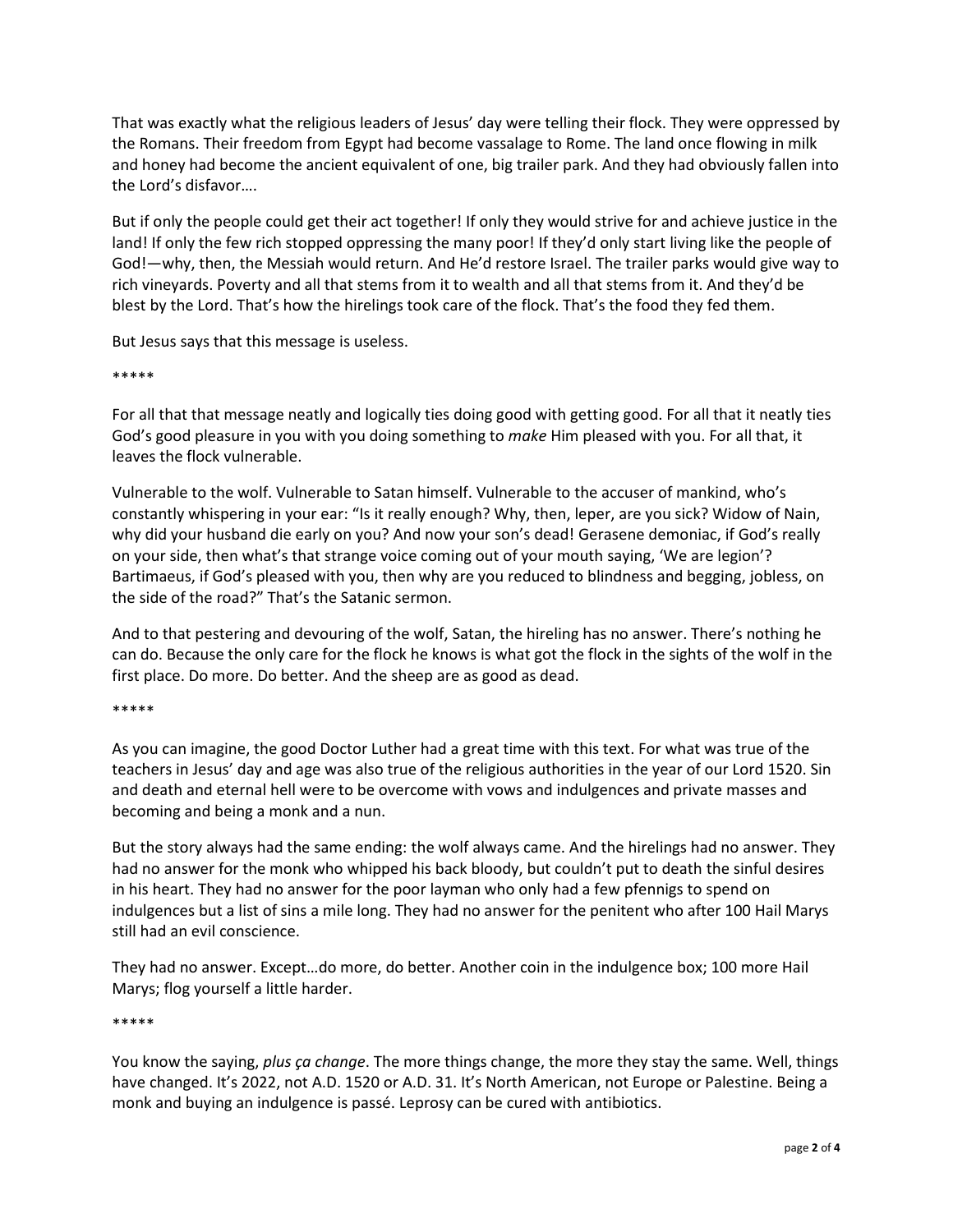But for all that, they've stayed the same. And there's an entire brand of Christianity out there whose answer is still the same one the teachers of the Pharisees gave them. Whose answer is still the same as the pope and the bishops and the teachers of theology gave the people of Western Europe. And it's this: do more, do better.

Now, to be sure, for the person who's not worried about his sins, it sounds like exactly what it is: dogooder pop psychology. The religion of Homer Simpson's neighbor Ned Flanders. The religion of Joel Osteen and the present generation that, just like their grandparents, have fallen yet again under the spell of a hireling whose only job is fleecing the flock. And it's risible.

But for the person who's burdened by his sins and who can't find and know a gracious God—for that person it has a great appeal. It makes sense. If I do good, God's certainly going to reward me. With His favor. With His grace. With blessings in this life. With everlasting life in the next.

Fellow-redeemed: walk into the churches where 98% of church-going Topeka can be found on a Sunday morning, and that's exactly the message you'll get. Do more, do better. That's what your neighbor's pastor preaches. And that's what your friends and neighbors believe: "Jesus has given me a chance. And now it's up to me to make good on it. Do more. Do better."

And they do. They do do more. And they do do better. And it looks great. It looks successful. It looks like the corner of 10th and Urish and the brand-spanking new church called Mission at Huntoon and Gage. It looks like all they've garnered from God is His utmost respect and favor.

But it's tragic. And I bring it up for two reasons. Number 1, so that you'll pity them and teach them the Gospel. Let them hear from your mouth the voice of the Good Shepherd. That the sum and total of the Gospel is this: that Christ has died for the sins of the world, and their sins, too. It's over and done. There's nothing more to be done to arrest God's favor, for Christ has won it *for them*.

And number 2, so that you'll steer a wide berth around that kind of teaching and preaching and recognize it for what it is. Hirelings look like shepherds. But they aren't. They're hirelings. There's only Good Shepherd, Jesus Christ Himself, who laid down His life for the flock. And the only faithful undershepherds of Christ are those who point to Him alone as the full and entire satisfaction for sin. He is the way, the truth, and life. There's no path of good works to be beaten alongside that Way. There's no life but the one He gives by His death.

#### \*\*\*\*\*

But let's get back to the big question. Why some and not others? And how do I know if I'm "some" and not "others"? That is, how do I know that God has saved *me*? That God is favorable to *me*? That I have a gracious God in heaven who will see me through the sufferings of this life to the glory of the next?

Well, hear it straight from the mouth of Jesus: "They shall listen to My voice." What's the answer to that question? It's the voice of *Jesus* saying, "I lay down My life for the sheep."

And make no mistake, fellow-redeemed: It's here in His holy Church that that voice is loud and clear. Uniquely. You can't but it on amazon.com. It can't be found at the  $18<sup>th</sup>$  hole, much less the  $19<sup>th</sup>$ . And you're not going to hear it on the soccer field. You're going to hear it here.

Already at the beginning of the service—you know the words well—you hear the Good Shepherd's voice: "Almighty God in His mercy has given His Son to die for you and for His sake forgives you all your